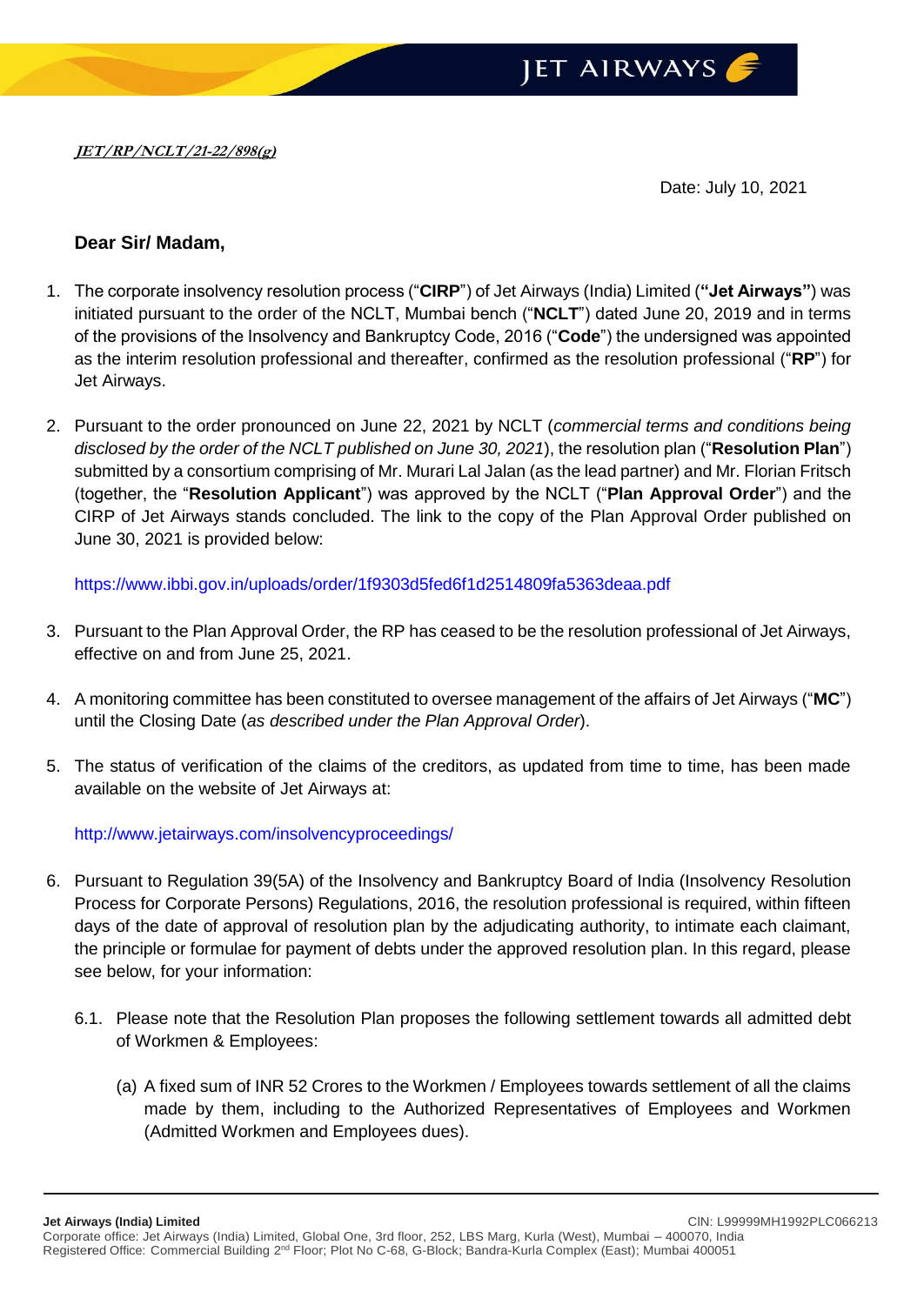

- (b) In any case, if the Liquidation Value due to Operational Creditors (Employees/Workmen dues, including dues of the Authorized Representatives of Employees/ Workmen) is not "NIL", then the Resolution Applicant undertakes that the Liquidation Value due to such Operational Creditors (Employees/ Workmen dues including dues of Authorized Representatives of Employees/ Workmen) shall be paid and shall be given priority in payment over Financial Creditors. The entire payment to the Employees/ Workmen dues including dues of Authorized Representatives of Employees/ Workmen is being made in priority within 175 (one hundred seventy five) days from the Effective Date (*as defined in the Plan Approval Order and described below*).
- (c) All Workmen and Employees shall be paid in accordance with Section 30(2) of the Code and in case the liquidation value due to the Admitted Workmen and Employees dues is over and above the amount proposed to be paid as per the Resolution Plan, then such additional amounts shall be first paid out of the positive bank balance of Jet Airways as on the Effective Date and the remaining amounts shall be paid out of amounts reserved for assenting financial creditors on a pro rata basis, subject to a maximum of INR 475 Crores.
- 6.2. The Resolution Plan provides that the Resolution Applicant does not propose to pay any amounts against claims made by related parties of Jet Airways, subject to payments mandatorily required to be made as per the provisions of the Code, such as payments of minimum amounts towards dues of the operational creditors, which will be made out of the total funds proposed to be paid to the operational creditors.
- 6.3. As per the Resolution Plan, the Consortium has offered certain amounts and benefits (collectively "**Consortium's Proposal**") for persons who were the employees and workmen of Jet Airways as on June 20, 2019 (i.e., insolvency commencement date). The Consortium's Proposal is over and above any amounts which such employees and workmen are entitled for their claims arising prior to June 20, 2019 *(as mentioned in paragraph 6.1 above)*. The Consortium's Proposal is valid only if at least 95% of such employees and workmen vote in favour of it. The particulars of the Consortium's Proposal have been made available on the website of Jet Airways at the below link:

[http://www.jetairways.com/insolvencyproceedings/Documents/PROPOSAL\\_FOR\\_EMPLOYEES\\_](http://www.jetairways.com/insolvencyproceedings/Documents/PROPOSAL_FOR_EMPLOYEES_AND_WORKMEN_OF_JET_AIRWAYS_INDIA_LTD_AS_PER_THE_RESOLUTION_PLAN.pdf) [AND\\_WORKMEN\\_OF\\_JET\\_AIRWAYS\\_INDIA\\_LTD\\_AS\\_PER\\_THE\\_RESOLUTION\\_PLAN.pdf](http://www.jetairways.com/insolvencyproceedings/Documents/PROPOSAL_FOR_EMPLOYEES_AND_WORKMEN_OF_JET_AIRWAYS_INDIA_LTD_AS_PER_THE_RESOLUTION_PLAN.pdf)

- *6.4.* The proposal in this regard is also more particularly explained in the Plan Approval Order.
- *6.5.* Please also note that the Plan Approval Order states that the Effective Date will be the date of fulfilment of all the conditions precedent as stated in the Resolution Plan and if the Resolution Applicant/ Jet Airways fails to secure fulfilment of all the conditions precedent as stated in the Resolution Plan, it would be at liberty to approach the NCLT for appropriate orders with respect to the extension of timeline.
- 7. As per Section 31(1) of the Code, the Resolution Plan as approved by NCLT is binding on Jet Airways and its employees, members, creditors, including the Central Government, any State Government or